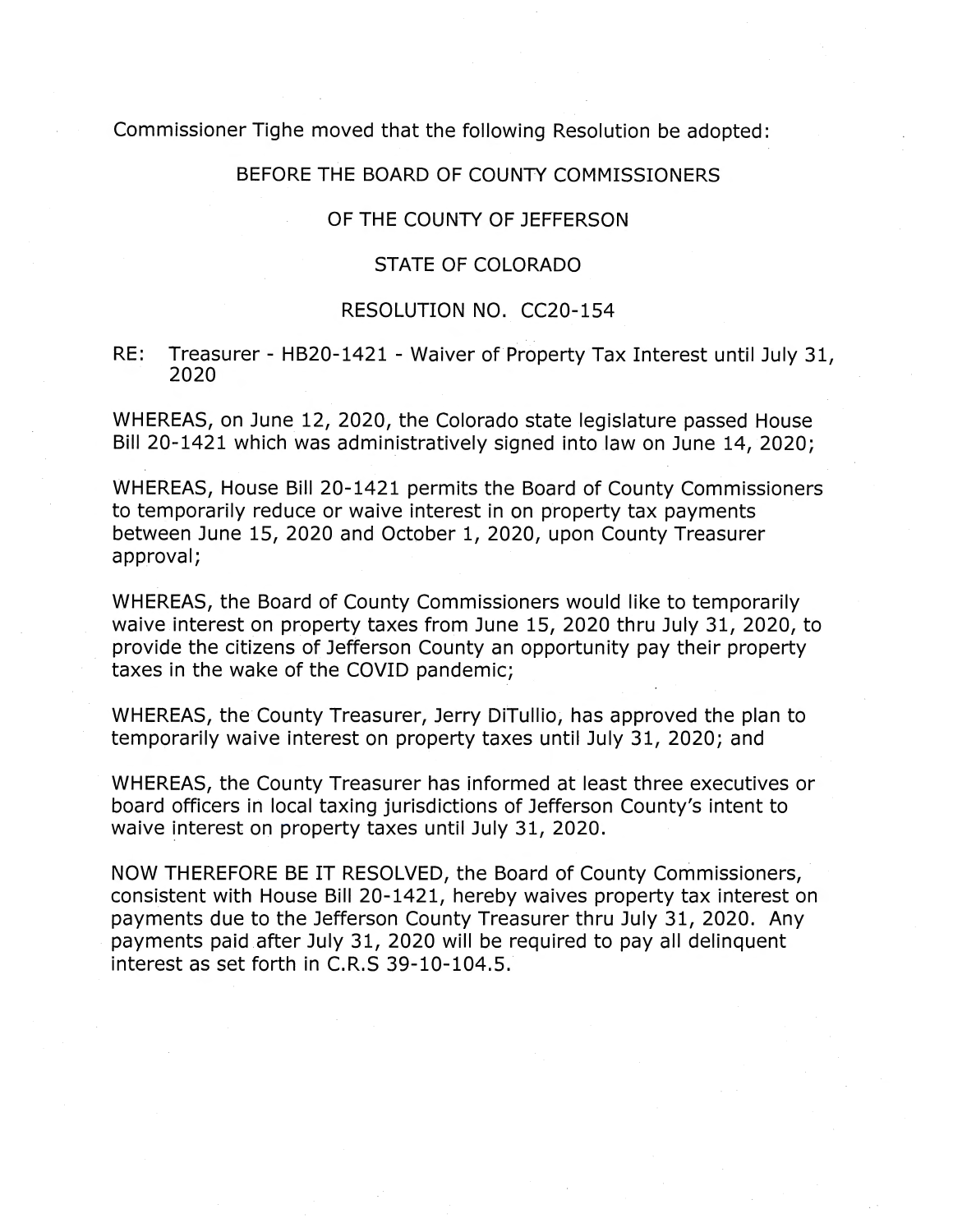CC20-154 Page 2

Commissioner Szabo seconded the adoption of the foregoing Resolution. The roll having been called, the vote was as follows:

| Commissioner Casey Tighe                     | Aye |
|----------------------------------------------|-----|
| Commissioner Libby Szabo                     | Ave |
| Commissioner Lesley Dahlkemper, Chairman Aye |     |

The Resolution was adopted by unanimous vote of the Board of County Commissioners of the County of Jefferson, State of Colorado.

Dated: June 23, 2020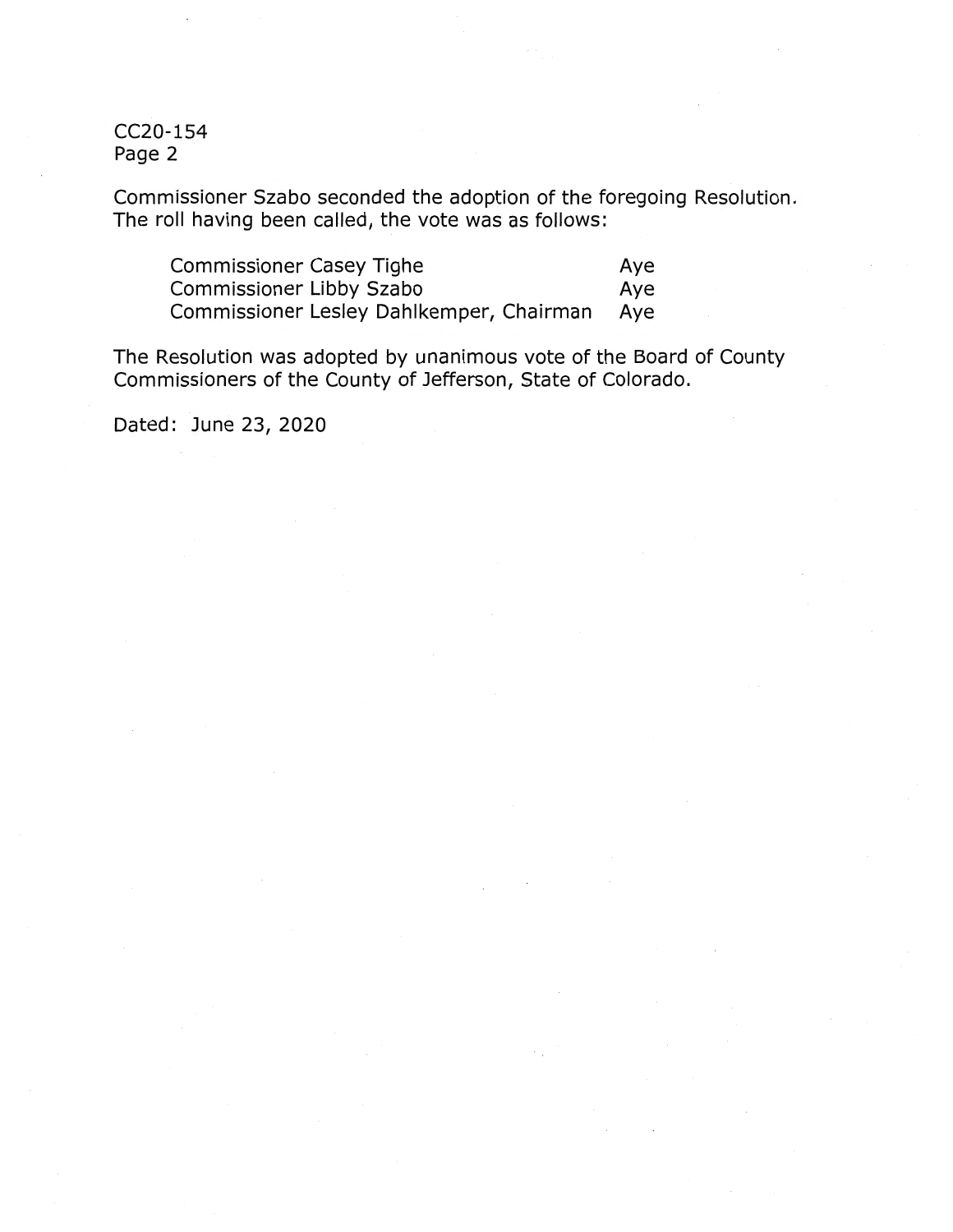### **MEMORANDUM**

**TO:**  Honorable Chairman and Members of the Board of County Commissioners

**FROM:**  Donald J. Davis, County Manager  $\circledcirc$ 

**RE:**  HB20-1421 - Waiver of Property Tax Interest until July 31, 2020

**DATE:**  June 23, 2020

**Staff Recommendation:** WHEREAS, on June 12, 2020, the Colorado state legislature passed House Bill 20-1421 which was administratively signed into law on June 14, 2020;

WHEREAS, House Bill 20-1421 permits the Board of County Commissioners to temporarily reduce or waive interest in on property tax payments between June 15, 2020 and October 1, 2020, upon County Treasurer approval;

WHEREAS, the Board of County Commissioners would like to temporarily waive interest on property taxes from June 15, 2020 thru July 31, 2020, to provide the citizens of Jefferson County an opportunity pay their property taxes in the wake of the COVID pandemic;

WHEREAS, the County Treasurer, Jerry DiTullio, has approved the plan to temporarily waive interest on property taxes until July 31, 2020; and

WHEREAS, the County Treasurer has informed at least three executives or board officers in local taxing jurisdictions of Jefferson County's intent to waive interest on property taxes until July 31, 2020.

NOW THEREFORE BE IT RESOLVED, the Board of County Commissioners, consistent with House Bill 20-1421, hereby waives property tax interest on payments due to the Jefferson County Treasurer thru July 31, 2020. Any payments paid after July 31, 2020 will be required to pay all delinquent interest as set forth in C.R.S 39-10-104.5.

# **Resolution No. CC 2 O-** 15 *4*

**Background:** On June 12, 2020, the state legislature passed House Bill 20-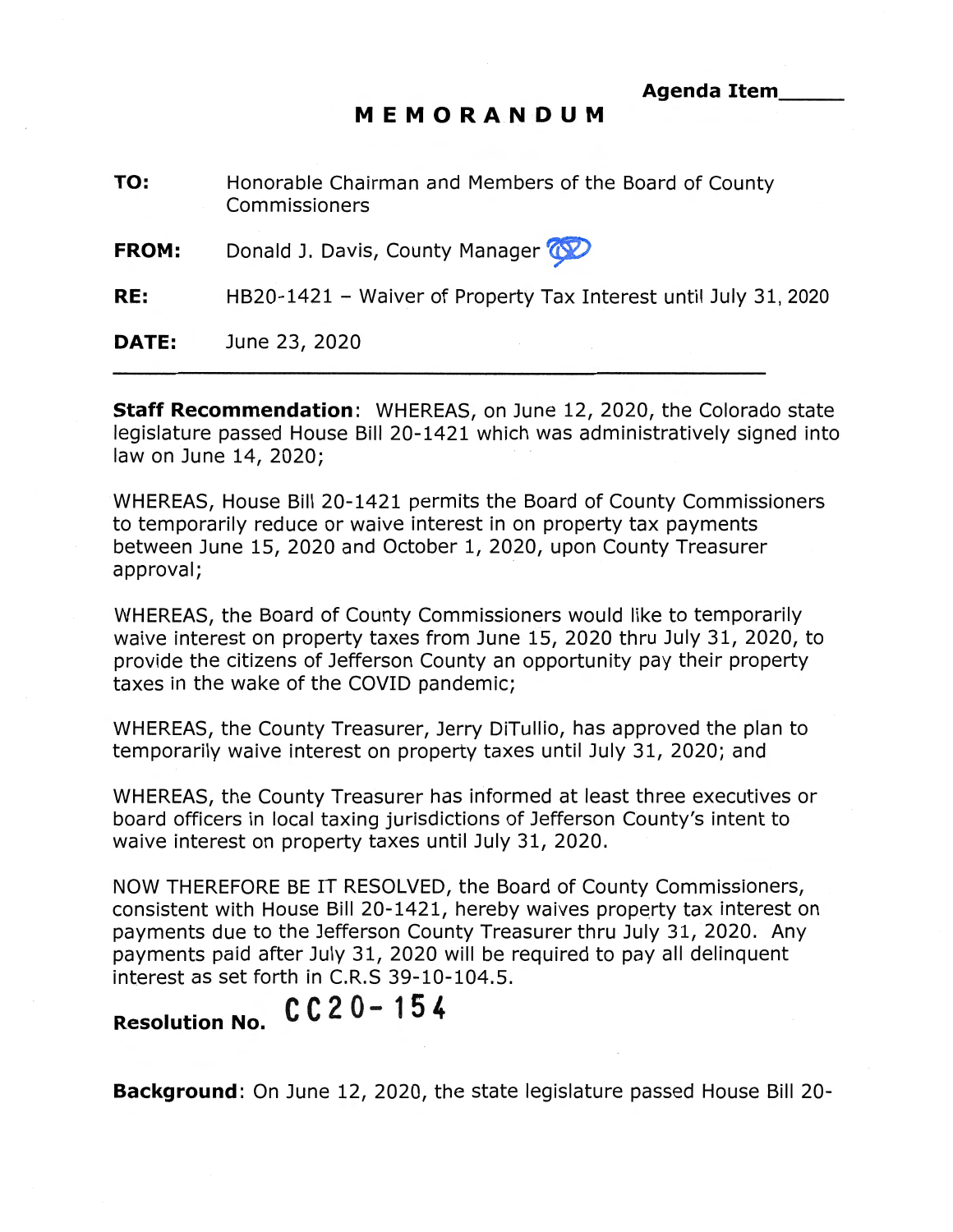1421, and the bill was administratively signed into law on June 14, 2020. The Board of County Commissioners and the County Treasurer at the June 11, 2020 legislative briefing were monitoring the bill, but if the legislation passed the direction was to have the Board of County Commissioners waive interest on real property taxes thru July 31, 2020.

**Fiscal Impact:** The County does not budget for or anticipate revenue from delinquent real property taxes, as a result, this waiver is anticipated to have little impact on the County overall and will hopefully provide an incentive to citizens to pay their delinquent real property taxes by July 31, 2020.

**BCC Briefing Presented on:** June 11, 2020

**Originator:** Jerry DiTullio, County Treasurer

**Distribution:** Jerry DiTullio, County Treasurer; Kourtney Hartmann, County Attorney's Office Clerk to the Board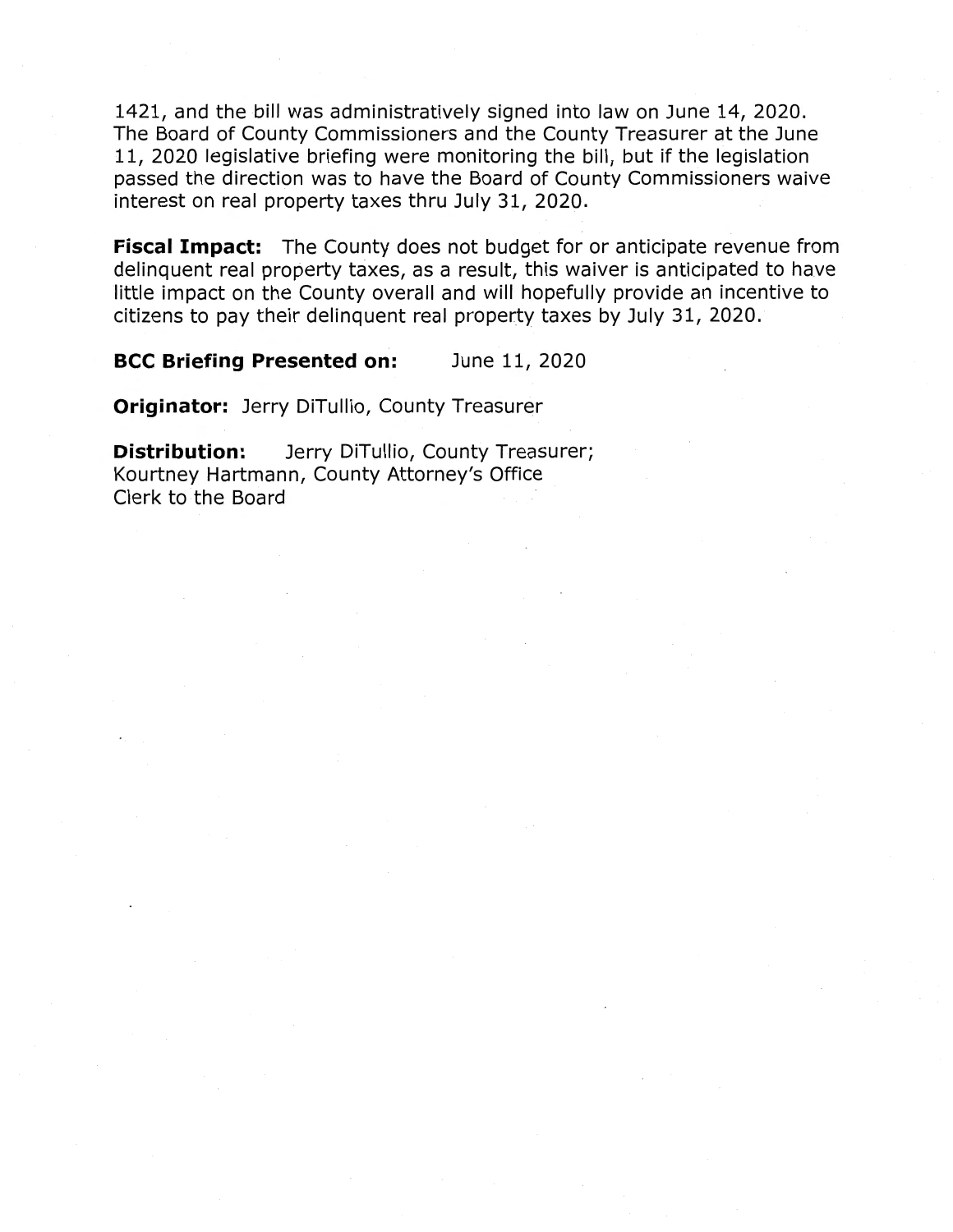## **BCC HEARING ROUTING FORM (non-purchasing items)**

| <b>Contacts:</b> | Originating Division and Contact: Jerry DiTullio |                   | Phone: X 8337 |  |
|------------------|--------------------------------------------------|-------------------|---------------|--|
|                  | County Attorney Contact:                         | Kourtney Hartmann | Phone: X 8964 |  |

Item Title: HB20-1421 - Waiver of Property Tax Interest until July 31, **2020** 

BCC Business Consent Agenda - June 23, 2020

| <b>ROUTING</b>                   |                                         |                                                  |               |               |                 |
|----------------------------------|-----------------------------------------|--------------------------------------------------|---------------|---------------|-----------------|
| $\mathsf{o}$<br>R<br>D<br>Е<br>R | <b>Division</b>                         | Authorized<br><b>Signatures</b><br>Name/Initials | Date<br>Rec'd | Date<br>Frw'd | <b>Comments</b> |
| ( )                              | Originator                              |                                                  |               |               |                 |
| $\left(\right)$                  | <b>Division Director</b>                |                                                  |               |               |                 |
| ( )                              | County Attorney -<br>Kourtney Hartmann  | <b>KKH</b>                                       | 6/15/2020     | 6/15/2020     |                 |
| $\left( \ \right)$               | Department Director-<br>Stephanie Corbo | SC                                               | 6/15/2020     | 6/15/2020     | See email.      |
| ( )                              | <b>Budget</b>                           |                                                  |               |               |                 |
| ( )                              | Elected Official-<br>Jerry DiTullio     | JD                                               | 6/15/2020     | 6/15/2020     | See email.      |
| $\left( \right)$                 | <b>BCC Agenda</b><br>Coordinator        | <b>JMM</b>                                       |               |               |                 |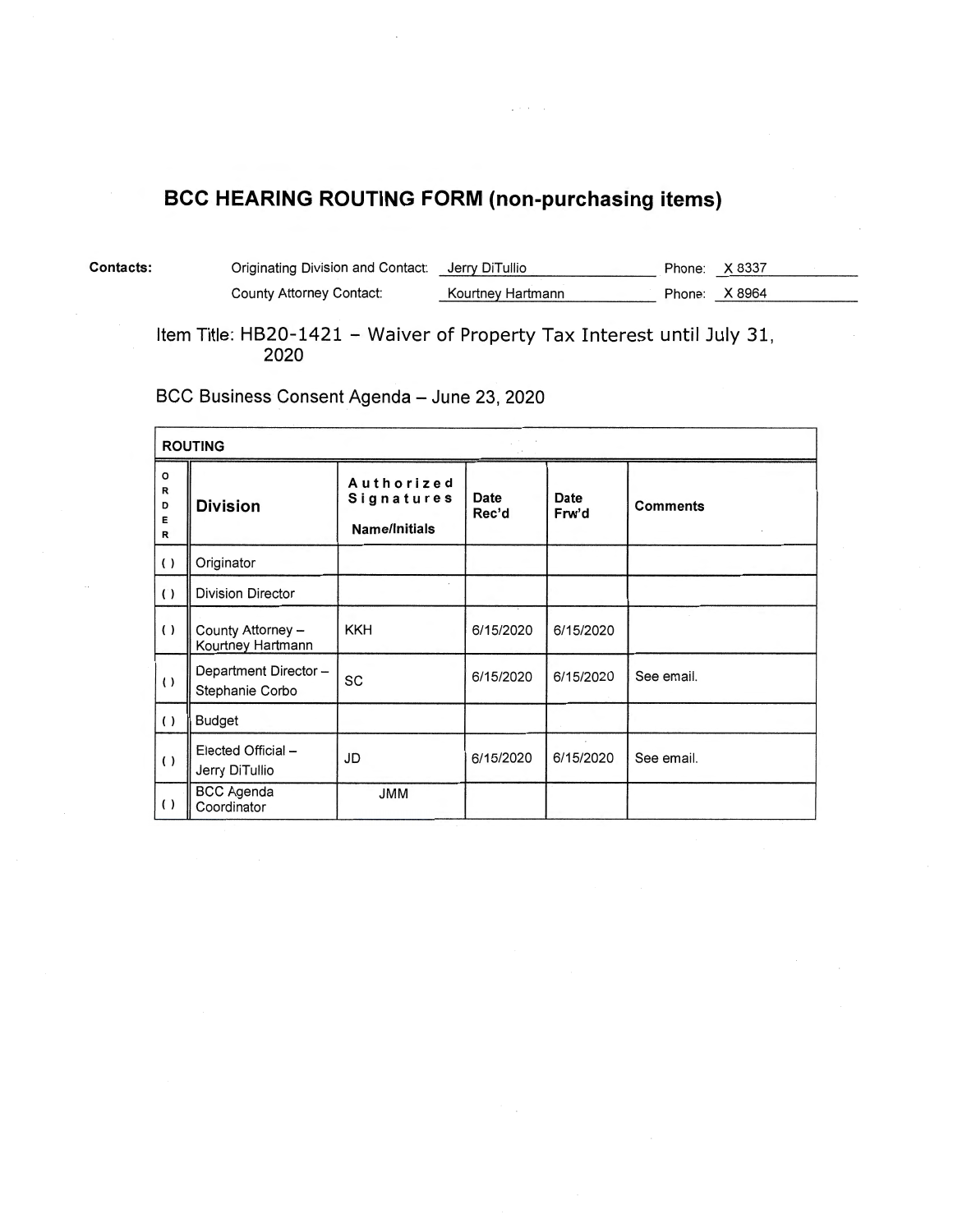### **Kourtney Hartmann**

| From:    | Jerry DiTullio                                   |
|----------|--------------------------------------------------|
| Sent:    | Monday, June 15, 2020 2:06 PM                    |
| To:      | Kourtney Hartmann                                |
| Subject: | RE: BCC Agenda Memo Approval for Waiver of Taxes |

**Importance:** 

High

### **APPROVED!**

#### Thanks



Gerald "Jerry" DiTullio, M.B.A, M.Ed. Treasurer

Jefferson County Treasurer's Office 100 Jefferson County Parkway, #2525 Golden, CO 80419 Phone: 303.271.8337 Email: jditulli@jeffco.us

**J** E **F F E R S** · **N** 1· Treasurer COUNTY COLORADO •

Find us on the web: http://jeffco.us/treasurer

**From:** Kourtney Hartmann <kkhartma@co.jefferson.co.us> **Sent:** Monday, June 15, 2020 1:39 PM **To:** Jerry DiTullio <jditulli@co.jefferson.co.us> **Subject:** BCC Agenda Memo Approval for Waiver of Taxes

Hi Jerry,

So, to get this on the BCC Agenda I normally route a purple folder. We are now trying to do this electronically as much as possible, especially when nothing needs to be signed by the BCC as is the case here.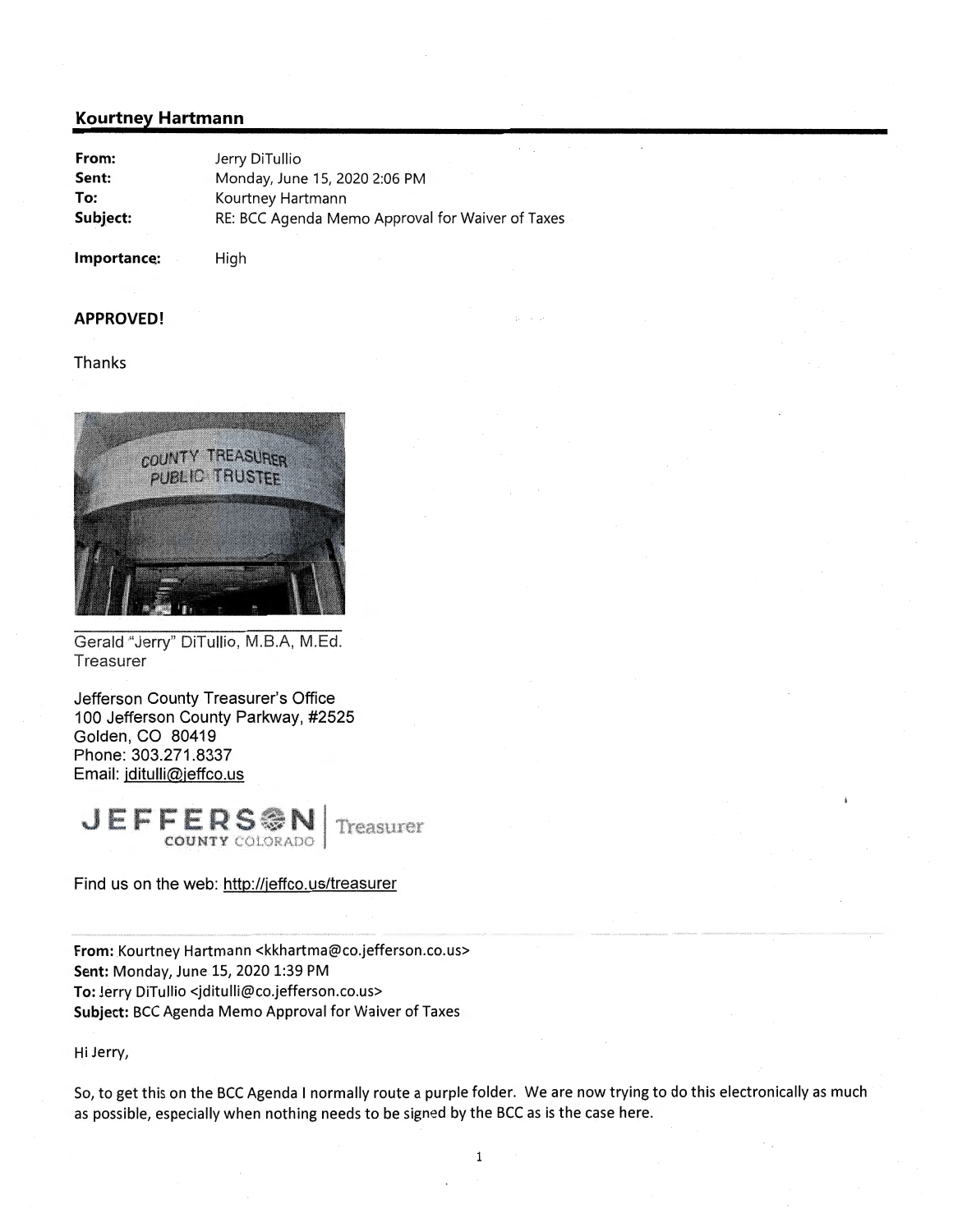So, usually want I do is get the Department or Division Directors to just send me an email approving the documents, and then I send that along with the package to Janice.

To that end, can you respond to this email that you approve and I'll put the electronic routing folder together. I'll copy you on the final that goes to Janice. This will get this item on the agenda for approval by the BCC June 23rd.

Please let me know if you have any questions.

Thanks,

Kourtney

Kourtney Hartmann Deputy County Attorney 100 Jefferson County Parkway Suite 5500 Golden, CO 80419 Phone: (303) 271-8964 Fax: (303) 271-8901 Email: kkhartma@jeffco.us